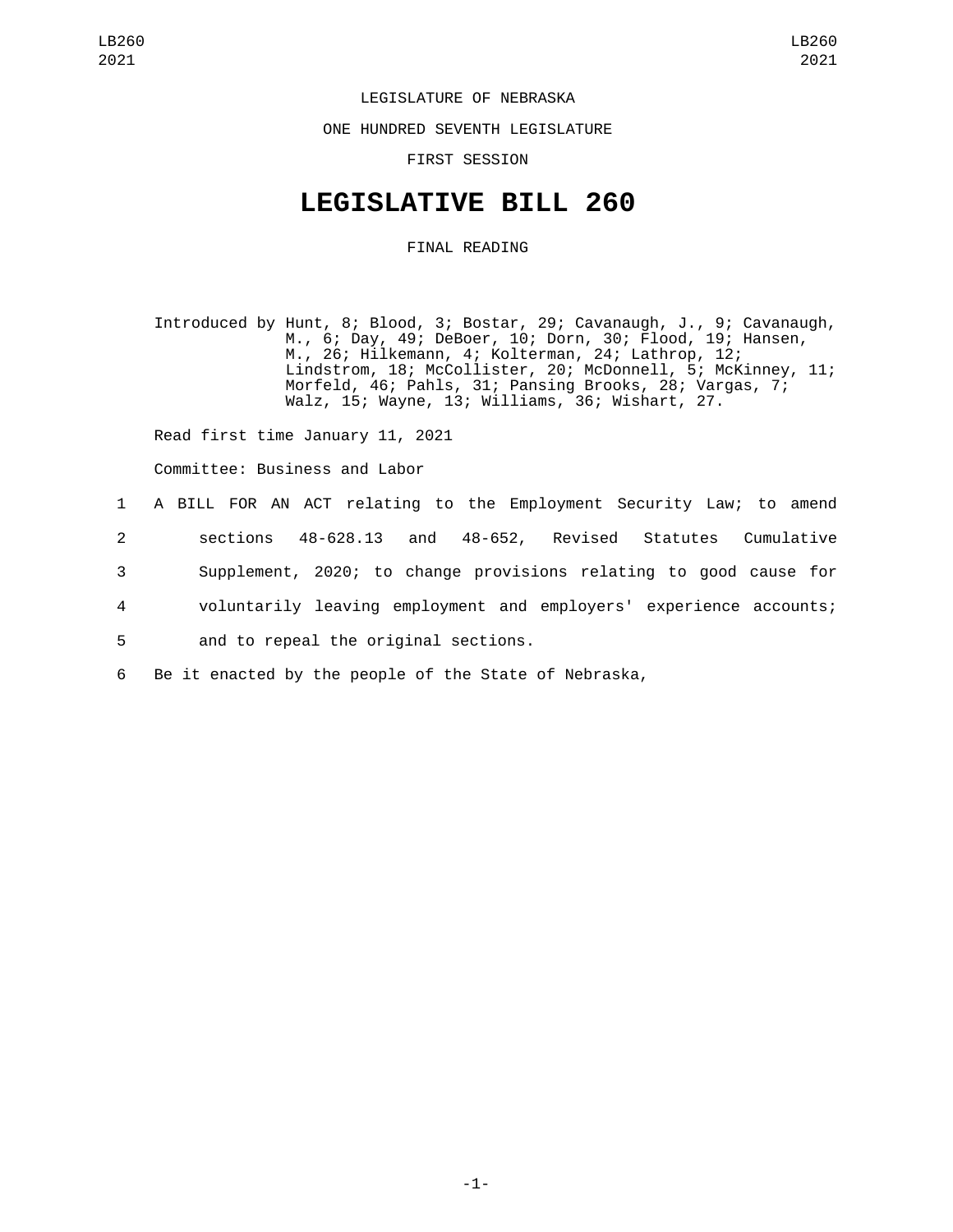Section 1. Section 48-628.13, Revised Statutes Cumulative 2 Supplement, 2020, is amended to read:

 48-628.13 Good cause for voluntarily leaving employment shall include, but not be limited to, the following reasons:

 (1) An individual has made all reasonable efforts to preserve the employment but voluntarily leaves his or her work for the necessary purpose of escaping abuse at the place of employment or abuse as defined 8 in section 42-903 between household members;

 (2) An individual left his or her employment voluntarily due to a bona fide non-work-connected illness or injury that prevented him or her from continuing the employment or from continuing the employment without 12 undue risk of harm to the individual;

 (3) An individual left his or her employment to accompany his or her spouse to the spouse's employment in a different city or new military 15 duty station;

 (4) An individual left his or her employment because his or her 17 employer required the employee to relocate;

 (5)(a) An individual is a construction worker and left his or her employment voluntarily for the purpose of accepting previously secured insured work in the construction industry if the commissioner finds that:

 (i)(A) The quit occurred within thirty days immediately prior to the established termination date of the job which the individual voluntarily leaves, (B) the specific starting date of the new job is prior to the established termination date of the job which the worker quits, (C) the new job offered employment for a longer period of time than remained available on the job which the construction worker voluntarily quit, and (D) the worker had worked at least twenty days or more at the new job after the established termination date of the previous job unless the new 29 job was terminated by a contract cancellation; or

 (ii)(A) The construction worksite of the job which the worker quit was more than fifty miles from his or her place of residence, (B) the new

-2-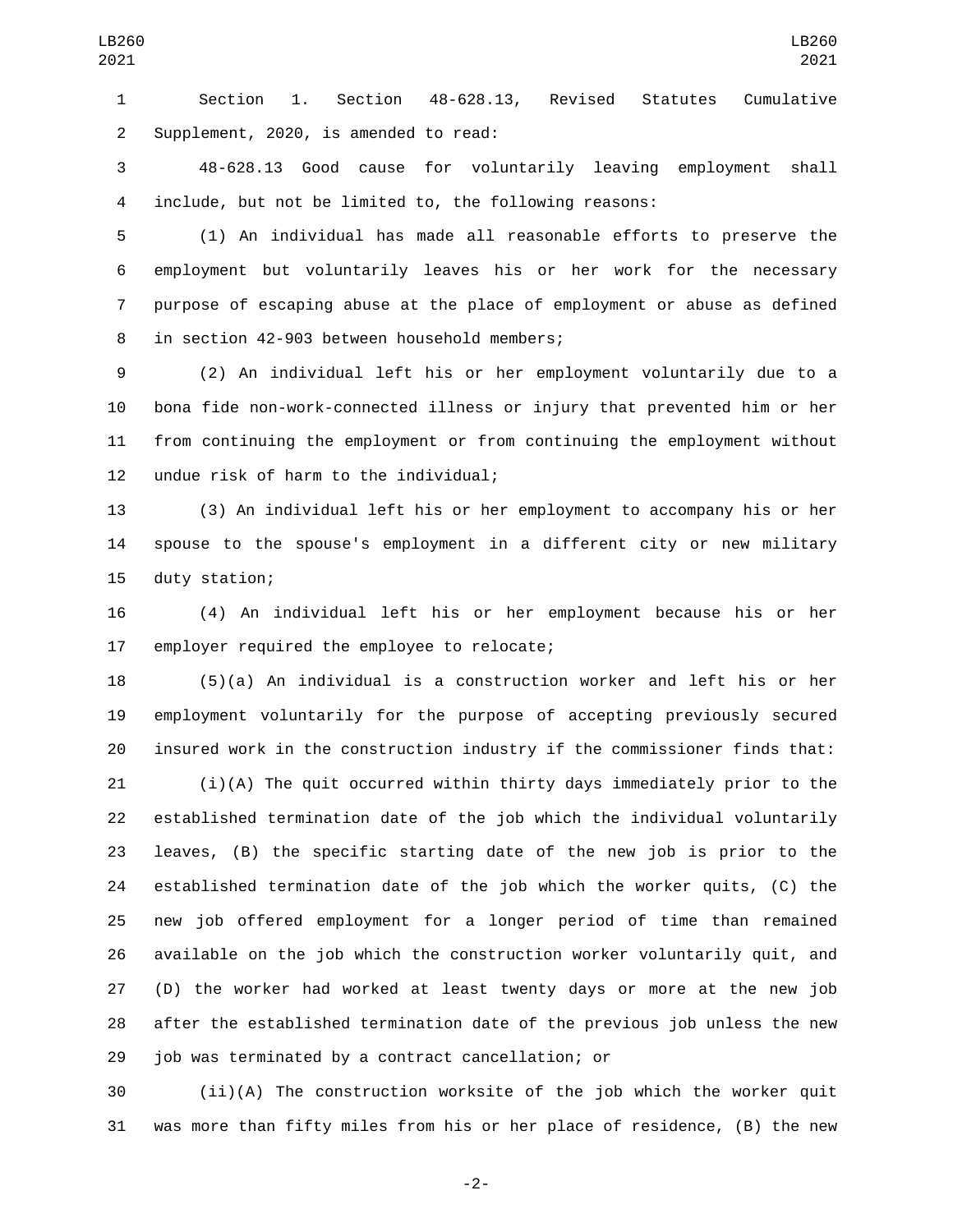construction job was fifty or more miles closer to his or her residence than the job which he or she quit, and (C) the worker actually worked twenty days or more at the new job unless the new job was terminated by a contract cancellation.4

 (b) The provisions of this subdivision (5) shall not apply if the individual is separated from the new job under conditions resulting in a disqualification from benefits under section 48-628.10 or 48-628.12;

 (6) An individual accepted a voluntary layoff to avoid bumping 9 another worker;

 (7) An individual left his or her employment as a result of being 11 directed to perform an illegal act;

 (8) An individual left his or her employment because of unlawful discrimination or workplace harassment on the basis of race, sex, or age; (9) An individual left his or her employment because of unsafe 15 working conditions;

16 (10) An individual left his or her employment to attend school;  $-$ or

 (11) An individual has made all reasonable efforts to preserve employment but voluntarily leaves employment for the purpose of caring for a family member with a serious health condition. For purposes of this subdivision:20

21 (a) Family member means:

 (i) A biological, adopted, or foster child, a stepchild, or a legal ward of the individual or the individual's spouse or a person to whom the individual or the individual's spouse stood in loco parentis when such person was a minor child, regardless of the age or dependency status of 26 such child, stepchild, legal ward, or person;

 (ii) A biological, adoptive, or foster parent, a stepparent, or a legal guardian of the individual or the individual's spouse or a person who stood in loco parentis to the individual or the individual's spouse when the individual or the individual's spouse was a minor child;

31 (iii) The individual's spouse; or

-3-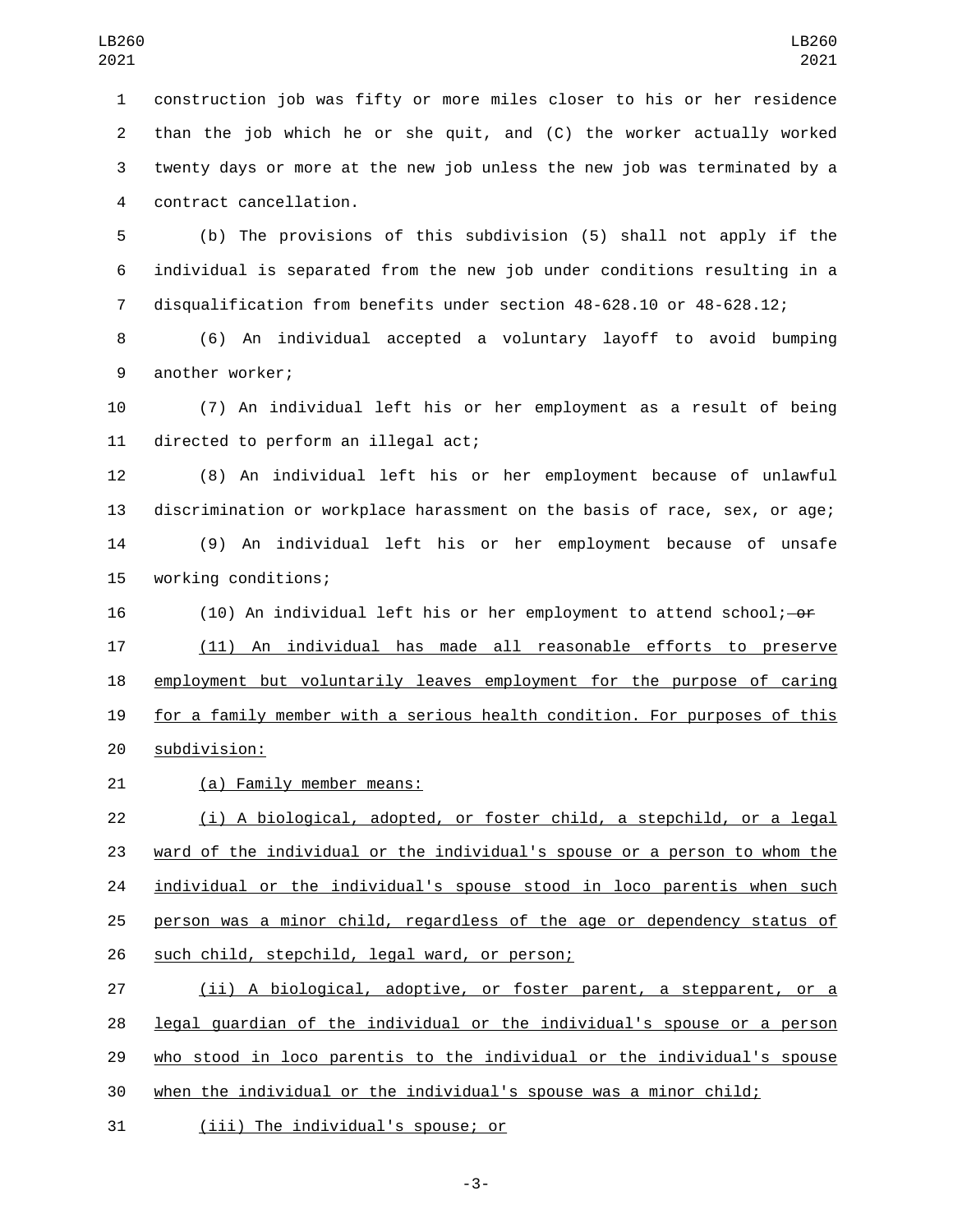(iv) A grandparent, grandchild, or sibling, whether of a biological, foster, adoptive, or step relationship, of the individual or the 3 individual's spouse; and

 (b) Serious health condition has the same meaning as in 29 U.S.C. 2611, as such section existed on January 1, 2021; or

 (12) (11) Equity and good conscience demand a finding of good cause. Sec. 2. Section 48-652, Revised Statutes Cumulative Supplement, 8 2020, is amended to read:

 48-652 (1)(a) A separate experience account shall be established for each employer who is liable for payment of combined tax. Whenever and wherever in the Employment Security Law the terms reserve account or experience account are used, unless the context clearly indicates otherwise, such terms shall be deemed interchangeable and synonymous and reference to either of such accounts shall refer to and also include the 15 other.

 (b) A separate reimbursement account shall be established for each employer who is liable for payments in lieu of contributions. All benefits paid with respect to service in employment for such employer shall be charged to his or her reimbursement account, and such employer shall be billed for and shall be liable for the payment of the amount charged when billed by the commissioner. Payments in lieu of contributions received by the commissioner on behalf of each such employer shall be credited to such employer's reimbursement account, and two or more employers who are liable for payments in lieu of contributions may jointly apply to the commissioner for establishment of a group account for the purpose of sharing the cost of benefits paid that are attributable to service in the employ of such employers. The commissioner shall adopt and promulgate such rules and regulations as he or she deems necessary with respect to applications for establishment, maintenance, and termination of group accounts authorized by this subdivision.31

-4-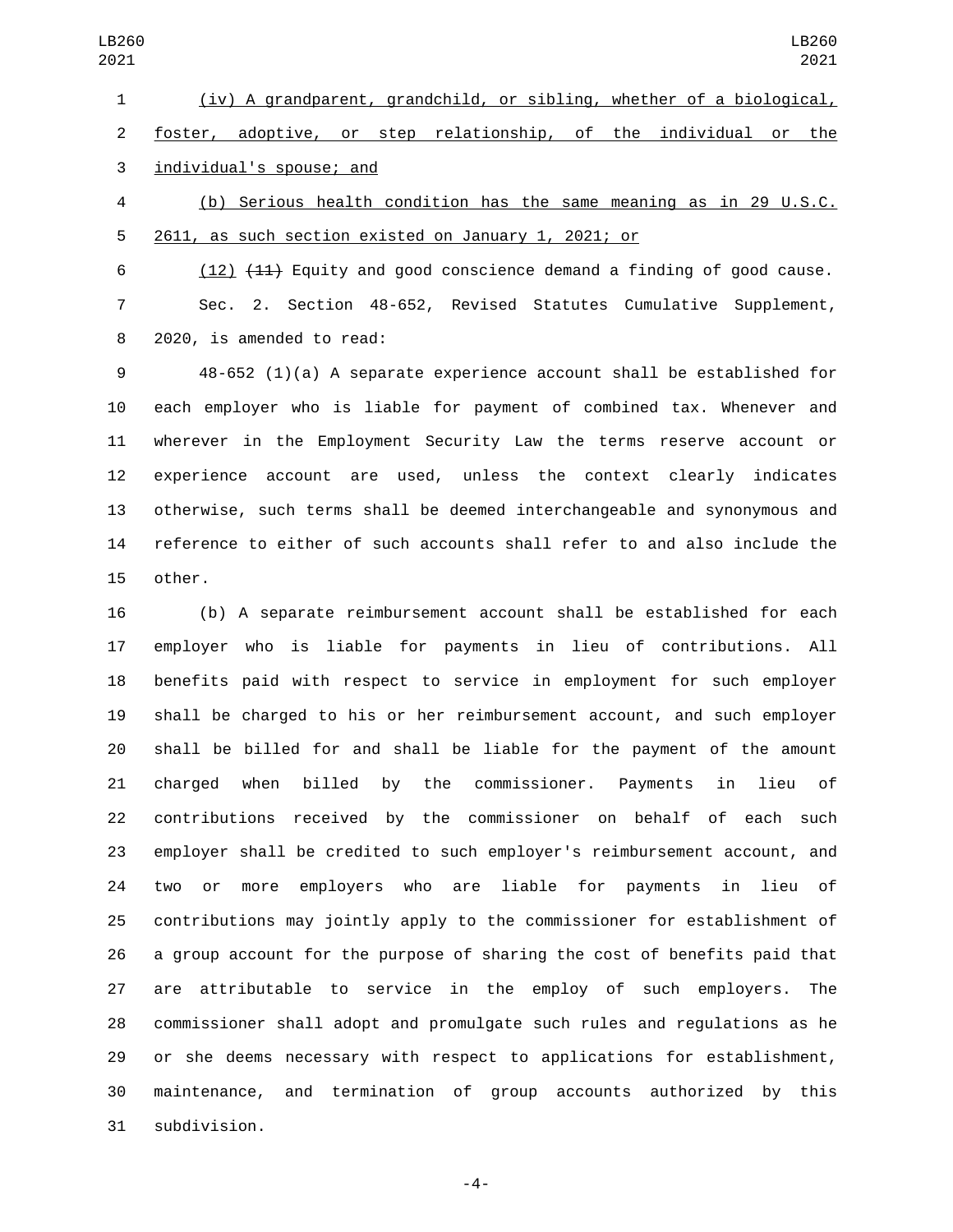(2) All contributions paid by an employer shall be credited to the experience account of such employer. State unemployment insurance tax payments shall not be credited to the experience account of each employer. Partial payments of combined tax shall be credited so that at least eighty percent of the combined tax payment excluding interest and penalty is credited first to contributions due. Contributions with respect to prior years which are received on or before January 31 of any year shall be considered as having been paid at the beginning of the calendar year. All voluntary contributions which are received on or before January 10 of any year shall be considered as having been paid at 11 the beginning of the calendar year.

 (3)(a) Each experience account shall be charged only for benefits based upon wages paid by such employer. No benefits shall be charged to 14 the experience account of any employer if:

 (i) Such benefits were paid on the basis of a period of employment from which the claimant (A) left work voluntarily without good cause, (B) left work voluntarily due to a nonwork-connected illness or injury, (C) left work voluntarily with good cause to escape abuse as defined in section 42-903 between household members as provided in subdivision (1) of section 48-628.13, (D) left work from which he or she was discharged for misconduct connected with his or her work, (E) left work voluntarily and is entitled to unemployment benefits without disqualification in 23 accordance with subdivision  $(3)_L$  or  $(5)_L$  or  $(11)_L$  of section 48-628.13, or (F) was involuntarily separated from employment and such benefits were 25 paid pursuant to section  $48-628.17$ ; and

 (ii) The employer has filed timely notice of the facts on which such exemption is claimed in accordance with rules and regulations adopted and 28 promulgated by the commissioner.

 (b) No benefits shall be charged to the experience account of any employer if such benefits were paid during a week when the individual was participating in training approved under section 236(a)(1) of the federal

-5-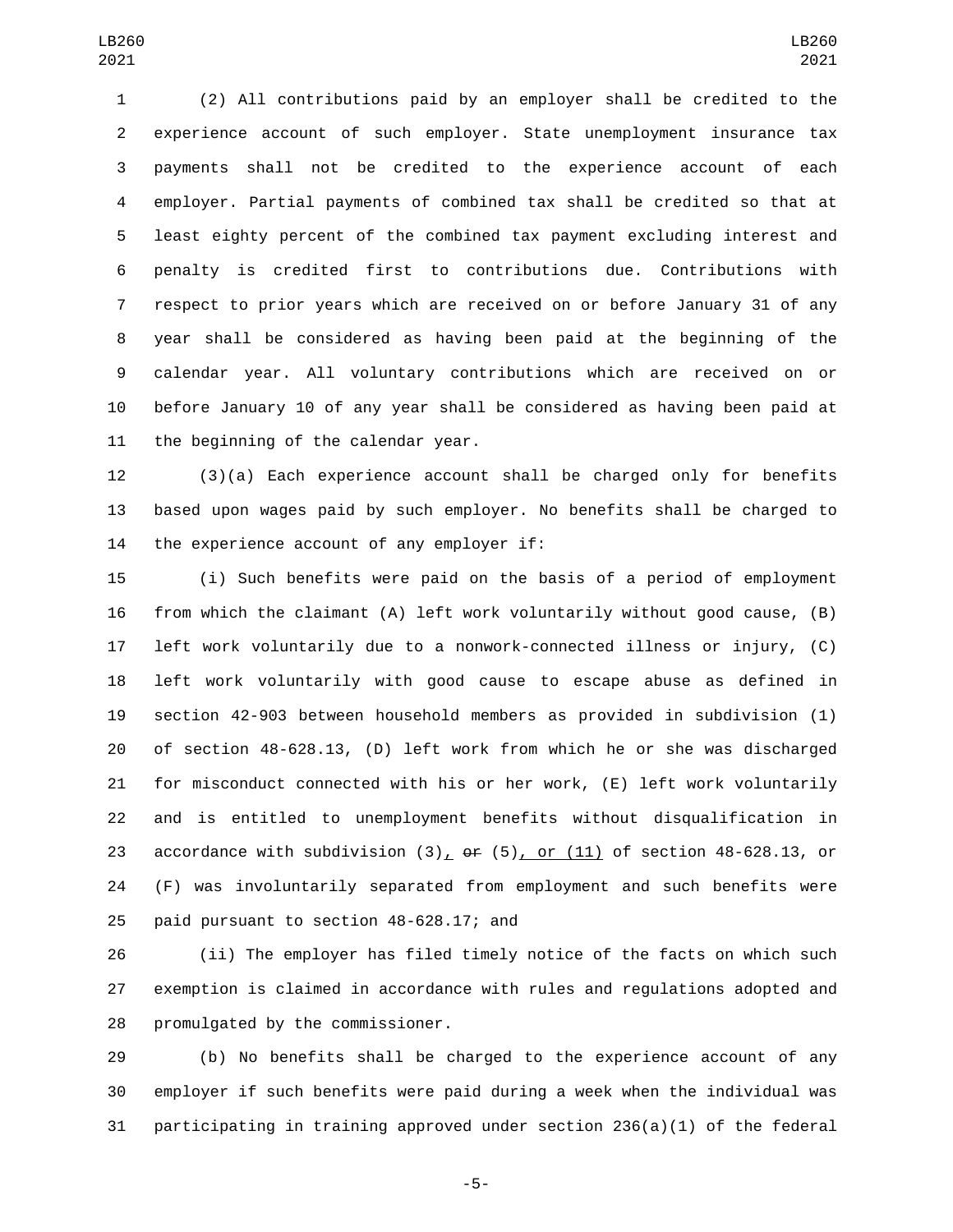Trade Act of 1974, 19 U.S.C. 2296(a)(1).1

 (c) Each reimbursement account shall be charged only for benefits paid that were based upon wages paid by such employer in the base period that were wages for insured work solely by reason of section 48-627.01.

 (d) Benefits paid to an eligible individual shall be charged against the account of his or her most recent employers within his or her base period against whose accounts the maximum charges hereunder have not previously been made in the inverse chronological order in which the employment of such individual occurred. The maximum amount so charged against the account of any employer, other than an employer for which services in employment as provided in subdivision (4)(a) of section 48-604 are performed, shall not exceed the total benefit amount to which such individual was entitled as set out in section 48-626 with respect to base period wages of such individual paid by such employer plus one-half the amount of extended benefits paid to such eligible individual with respect to base period wages of such individual paid by such employer. The commissioner shall adopt and promulgate rules and regulations determining the manner in which benefits shall be charged against the account of several employers for whom an individual performed employment during the same quarter or during the same base period.

 (4)(a) An employer's experience account shall be terminated one calendar year after such employer has ceased to be subject to the Employment Security Law, except that if the commissioner finds that an employer's business is closed solely because one or more of the owners, officers, partners, or limited liability company members or the majority stockholder entered the armed forces of the United States, or of any of its allies, such employer's account shall not be terminated and, if the business is resumed within two years after the discharge or release from active duty in the armed forces of such person or persons, the employer's experience account shall be deemed to have been continuous throughout 31 such period.

-6-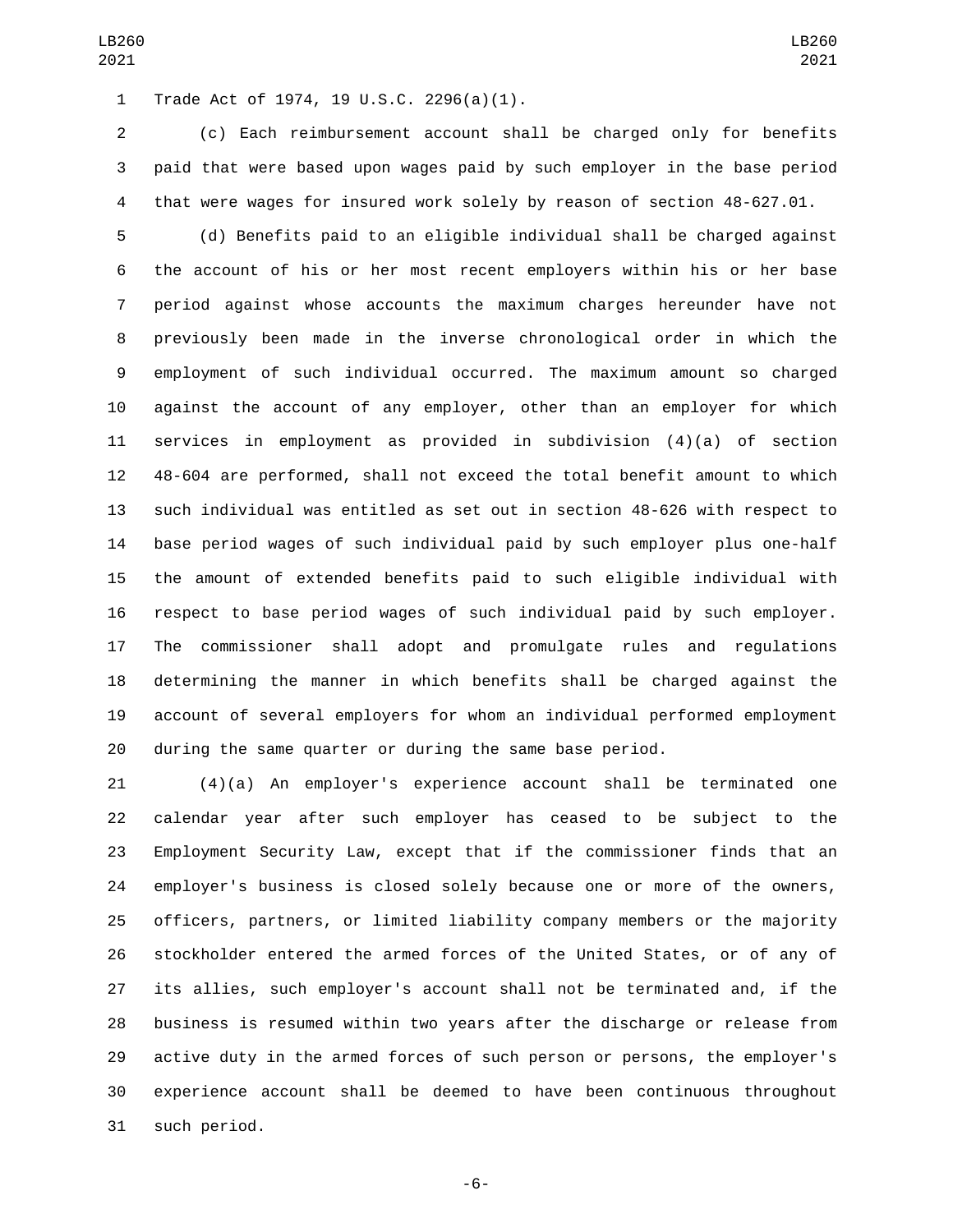(b) An experience account terminated pursuant to this subsection 2 shall be reinstated if:

 (i) The employer becomes subject again to the Employment Security Law within one calendar year after termination of such experience 5 account;

 (ii) The employer makes a written application for reinstatement of such experience account to the commissioner within two calendar years 8 after termination of such experience account; and

 (iii) The commissioner finds that the employer is operating substantially the same business as prior to the termination of such 11 experience account.

 (5) All money in the Unemployment Compensation Fund shall be kept mingled and undivided. In no case shall the payment of benefits to an individual be denied or withheld because the experience account of any employer does not have a total of contributions paid in excess of 16 benefits charged to such experience account.

 (6)(a) For benefit years beginning before September 3, 2017, if an individual's base period wage credits represent part-time employment for a contributory employer and the contributory employer continues to employ the individual to the same extent as during the base period, then the contributory employer's experience account shall not be charged if the contributory employer has filed timely notice of the facts on which such exemption is claimed in accordance with rules and regulations adopted and 24 promulgated by the commissioner.

 (b) For benefit years beginning on or after September 3, 2017, if an individual's base period wage credits represent part-time employment for an employer and the employer continues to employ the individual to the same extent as during the base period, then the employer's experience account, in the case of a contributory employer, or the employer's reimbursement account, in the case of a reimbursable employer, shall not be charged if the employer has filed timely notice of the facts on which

-7-